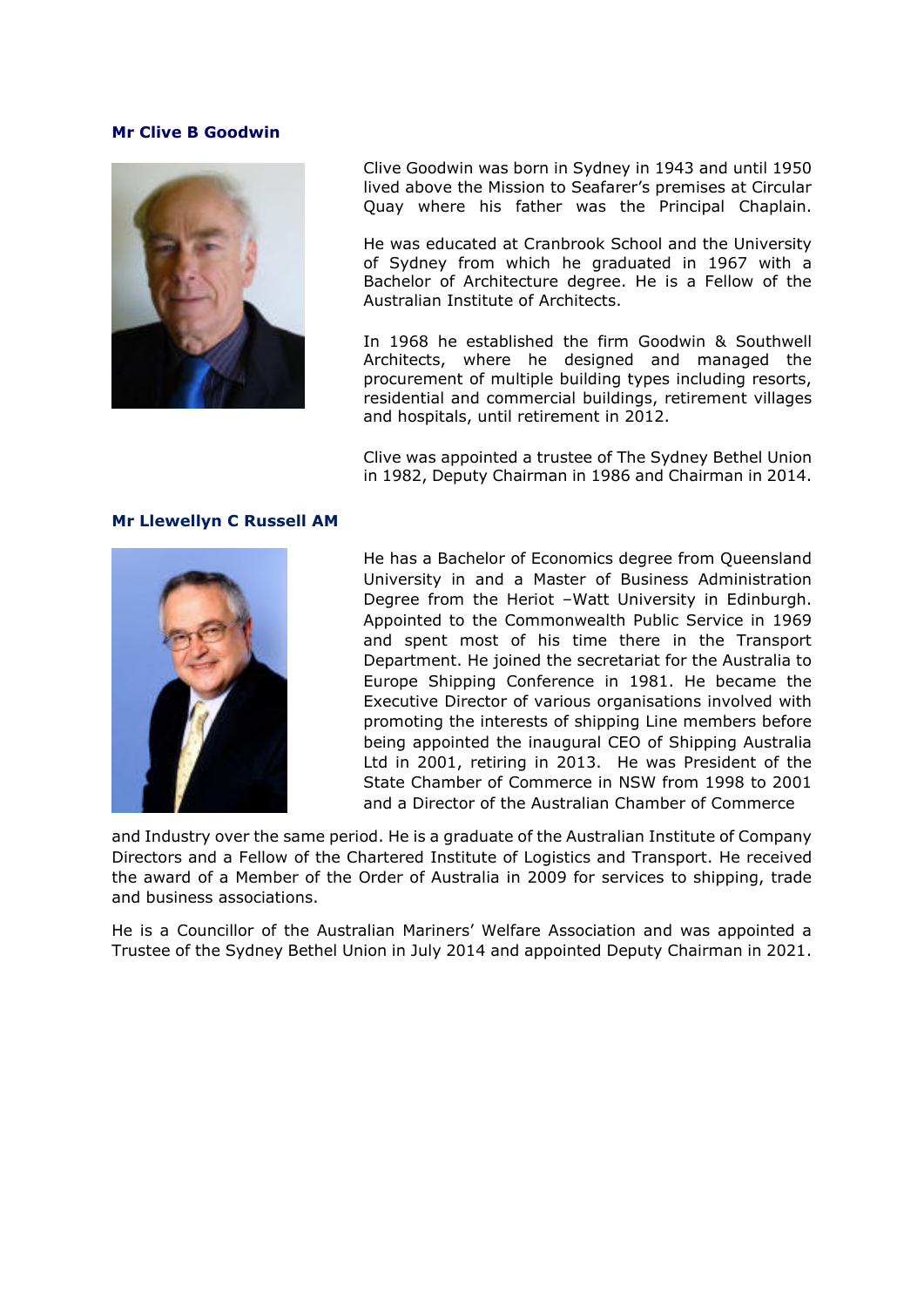## **David Parmeter**



David holds a Bachelor of Commerce (Industrial Relations) from University of New South Wales, Diploma of Commercial Shipping Practice, a Bachelor of Laws and Diploma of Legal Practice from University of Technology Sydney, and has been admitted as a Solicitor of the Supreme Court of NSW.

After graduation from UNSW, David commenced employment as an Industrial Relations Officer with BHP at the Port Kembla steelworks. Subsequently he joined ANL and started a long association with the shipping and maritime industries.

From 1987 to 2001 David held a variety of different roles with what was then called the Australian Shipowners Association. In 2002 he joined Teekay Shipping (Australia) Pty Ltd, the local subsidiary of a large multinational shipping company, as head of Human Resources. In late 2006 David was appointed Managing Director, a position he held until May 2018.

While MD of Teekay Australia, David was invited to join the Council of Australian Mariners Welfare Society, and currently is Chairman. He was appointed a Director of the Sydney Bethel Union in November 2019.

In October 2018 David was elected chair of Maritime Industry Australia Ltd, a peak body representing maritime operators in the shipping, towage, port and related industries. In that capacity, he is the current Chair of the Asian Shipowners Association, a leading international shipping body, made up of the national associations of all countries in the region.

# **Mr Derek G Lightfoot**



Derek was educated at Barker College and Sydney University, graduating with a Bachelor of Economics in 1979. He qualified as a Chartered Accountant with PricewaterhouseCoopers, working in their Sydney and Hong Kong practices. He subsequently held a senior management position with the Hong Kong Airport Authority, before moving back to Sydney in 1997 to join StarTrack, a major Australian transport company. He was appointed CEO in 2003, managed the sale process on behalf of the founder and worked closely for many years with the purchasers, Qantas and Australia Post.

Derek is currently the CEO of GMK Logistics, a national transport and logistics business. He is also a business and corporate advisor to Degotardi, Smith & Partners, a leading surveying business, based in Sydney. He was appointed a Director of the Sydney Bethel Union in August 2021.